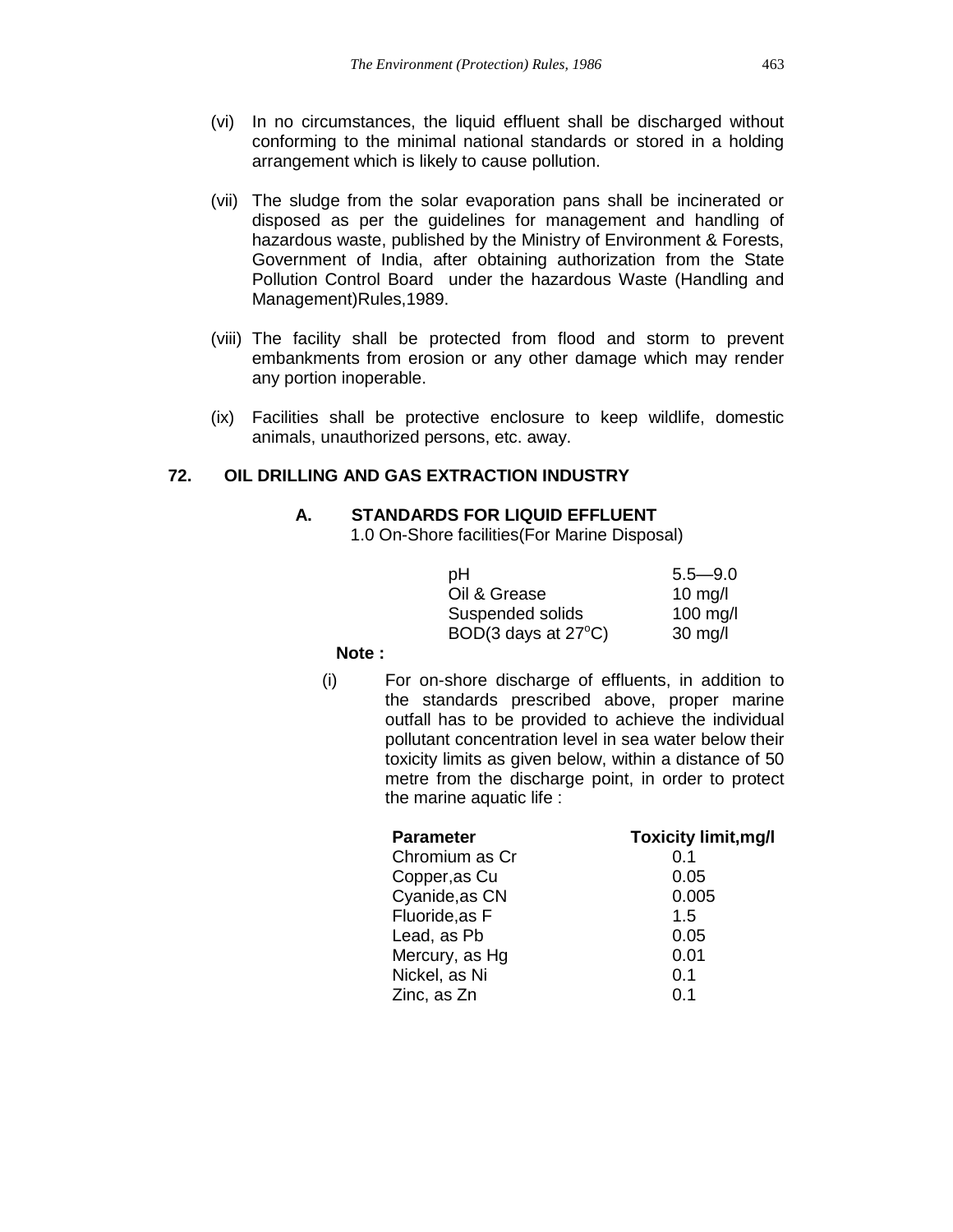(ii) Oil and gas drilling and processing facilities, situated on land and away from saline water sink, may opt either for disposal of treated water by on-shore disposal of by reinjection in abandoned well, which is allowed only below a depth of 1000 metres from the ground level. In case of re-injection in abandoned well the effluent have to comply only with respect to suspended solids and oil and grease 100 mg/l and 10 mg/l, respectively. For onshore disposal, the permissible limits are given below.

| S.No. | Parameter               | On-shore discharge standards<br>(Not to exceed) |
|-------|-------------------------|-------------------------------------------------|
| 1.    | 2.                      | 3.                                              |
| 1.    | рH                      | $5.5 - 9.0$                                     |
| 2.    | Temperature             | $40^{\circ}$ C                                  |
| 3.    | <b>Suspended Solids</b> | $100$ mg/l                                      |
| 4.    | Zinc                    | $2$ mg/l                                        |
| 5.    | <b>BOD</b>              | 30 mg/l                                         |
| 6.    | <b>COD</b>              | 100mg/l                                         |
| 7.    | Chlorides               | 600 mg/l                                        |
| 8.    | Sulphates               | 1000 mg/l                                       |
| 9.    | <b>TDS</b>              | 2100 mg/l                                       |
| 10.   | %Sodium                 | 60 mg/l                                         |
| 11.   | Oil and Grease          | $10$ mg/l                                       |
| 12.   | Phenolics               | $1.2$ mg/l                                      |
| 13.   | Cyanides                | $0.2$ mg/l                                      |
| 14.   | <b>Fluorides</b>        | $1.5$ mg/l                                      |
| 15.   | <b>Sulphides</b>        | $2.0$ mg/l                                      |
| 16.   | Chromium(Cr+6)          | $0.1$ mg/l                                      |
| 17.   | Chromium (Total)        | $1.0$ mg/l                                      |
| 18.   | Copper                  | $0.2$ mg/l                                      |
| 19.   | Lead                    | $0.1$ mg/l                                      |
| 20.   | Mercury                 | $0.01$ mg/l                                     |
| 21.   | Nickel                  | $3.0$ mg/l                                      |

#### **2.0 Off-shore facilities :**

For off-shore discharge of effluents, the oil content of the treated effluent without dilution shall not exceed 40 mg/l for 95% of the observation and shall never exceed 100 mg/l. Three 8–hourly grab samples are required to be collected daily and the average value of oil and grease content of the three samples shall comply with these standards.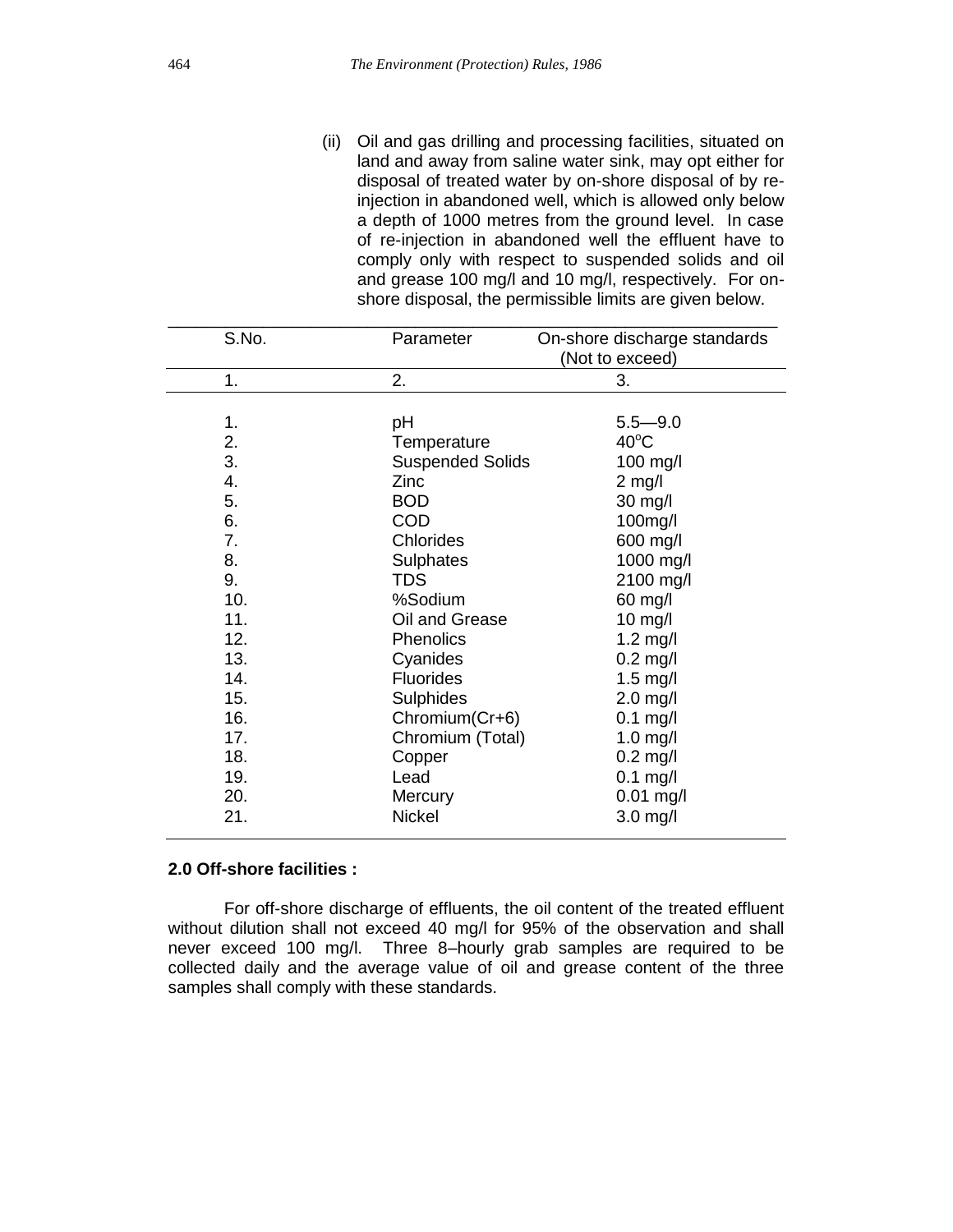## **B. GUIDELINES FOR DISCHARGE OF GASEOUS EMISSION :**

1.0 DG Sets

 $\overline{a}$ 

- 1.1 DG Sets at drill site as well as production station shall conform with the norm notified under the Environment (Protection) Act,1986.
- 2.0 Elevated/ground flares
- 2.1 Cold Venting of gases shall never be resorted to and all the gaseous emissions are to be flared.
- 2.2 All flaring shall be done by elevated flares except where there is any effect on crop production in adjoining areas due to the flaring. In such cases, one may adopt ground flaring.
- 2.3 In case of ground flare, to minimize the effects of flaring, the flare pit at Group Gathering Station(GGS)/Oil Collecting Station(OCS) and Group Collection Station(GCS) shall be made of RCC surrounded by a permanent wall (made of refractory brick) of minimum 5m height, to reduce the radiation and glaring effects in the adjoining areas.
- 2.4 A green belt of 100 m width may be developed around the flare after the refractory wall in case of ground flaring.
- 2.5 If the ground flaring with provision of green belt is not feasible, enclosed ground flare system shall be adopted, and be designed with proper enclosure height, to meet the ground level concentration(GLC) requirement.
- 2.6 In case of elevated flaring, the minimum stack height shall be 30m. Height of the stack shall be such that the max. GLC never exceeds the prescribed ambient air quality limit.
- 3.0 Burning of effluent in the pits shall not be carried out at any stage.

#### $^1$ [C. **[C. GUIDELINES FOR DISPOSAL OF SOLID WASTE, DRILL CUTTING AND DRILLING FLUIDS FOR OFFSHORE AND ONSHORE DRILLING OPERATION-**

1. Disposal of Drill Cutting and Drilling Fluids for On-shore Installations:

<sup>1</sup> Substituted "paragraph C", for "paragraph C relating to Guidelines For Disposal of Solid Waste" by Rule 2(iii) of the Environment (Protection) Third Amendments Rules, 2005 notified vide Notification No.G.S.R.546(E), dated 30.8.2005.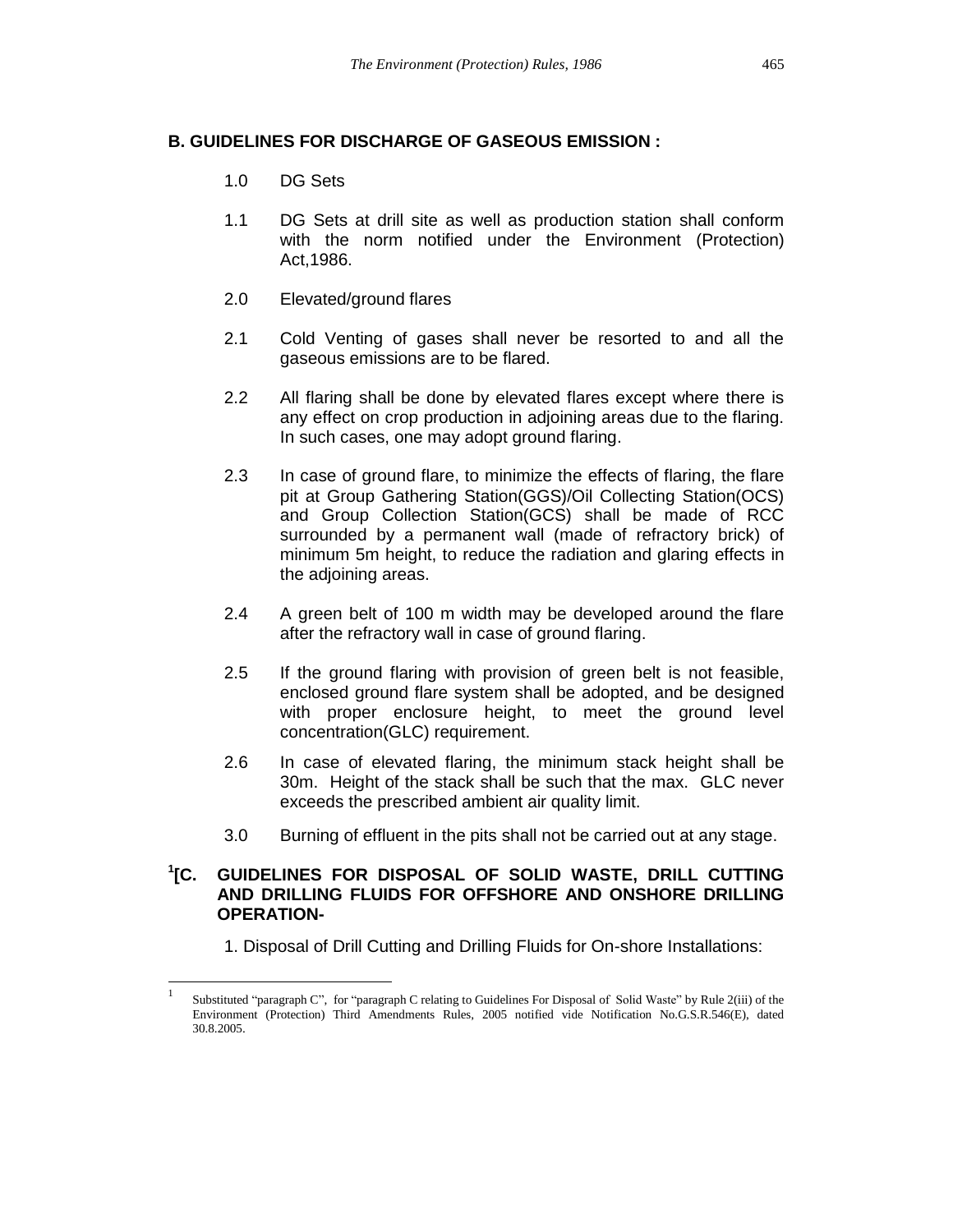(a) Drill Cuttings (DC) originating from on-shore or locations close to shore line and separated from Water Base Mud (WBM) should be properly washed and unusable drilling fluids (DF) such as WBM, Oil Base Mud (OBM), Synthetic Base Mud (SBM) should be disposed off in a well designed pit lined with impervious liner located off-site or on-site. The disposal pit should be provided additionally with leachate collection system.

Design aspects of the impervious waste disposal pit; capping of disposal pit should be informed by the oil industry to State Pollution Control Board (SPCB) at the time of obtaining consent.

- (b) Use of diesel base mud is prohibited. Only WBM should be used for on-shore oil drilling operations.
- (c) In case of any problem due to geological formation for drilling, low toxicity OBM having aromatic content< 1% should be used. If the operators intend to use such OBM to mitigate specific whole problem/ SBM it should be intimated to Ministry of Environment and Forests/State Pollution Control Board.
- (d) The chemical additives used for the preparation of DF should have low toxicity i.e. 96 hr  $LC_{50} > 30,000$  mg/l as per mysid toxicity or toxicity test conducted on locally available sensitive sea species. The chemicals used (mainly organic constituents) should be biodegradable.
- (e) DC separated from OBM after washing should have oil content at < 10 gm/kg for disposal into disposal pit.
- (f) The waste pit after it is filled up shall be covered with impervious liner, over which, a thick layer of native soil with proper top slope is provided.
- (g) Low toxicity OBM should be made available at installation during drilling operation.
- (h) Drilling wastewater including DC wash water should be collected in the disposal pit evaporated or treated and should comply with the notified standards for on-shore disposal.
- (i) Barite used in preparation of DF shall not contain Hg> 1 mg/kg & Cd> 3mg/kg.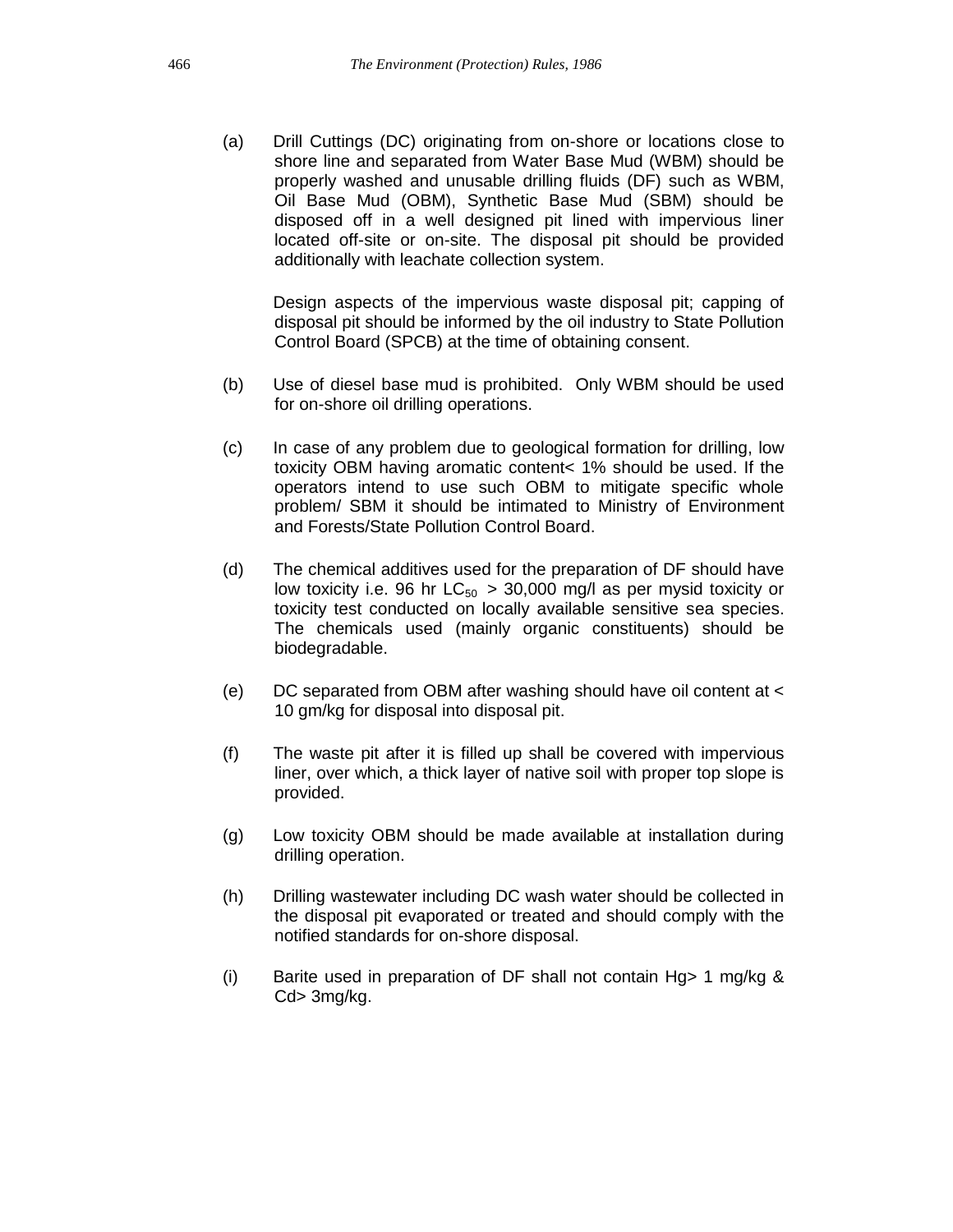- (j) Total material acquired for preparation of drill site must be restored after completion of drilling operation leaving no waste material at site. SPCB should be informed about the restoration work.
- (k) In case, environmentally acceptable methods for disposal of drill waste such as (a) injection to a formation through casing annuals, if conditions allow (b) land farming at suitable location (c) bioremediation (d) incineration or (e) solidification can be considered, in such cases oil industry is required to submit proposal to Ministry of Environment and Forests/State Pollution Control Board (MoEF/SPCB) for approval.

## **2. Disposal of Drill Cutting and Drilling Fluids for Off-shore Installations:**

- (a) Use of diesel base mud is prohibited. Only WBM is permitted for offshore drilling. If the operator intend to use low toxicity OBM or SBM to mitigate specific hole problems in the formation, it should be intimated to MoEF/SPCB. The low toxicity OBM should have aromatic content< 1%.
- (b) The toxicity of chemical additives used in the DF (WBM or OBM or SBM) should be biodegradable (mainly organic constituents) and should have toxicity of 96 hr LC  $_{50}$  Value > 30,000 mg /l as per mysid toxicity or toxicity test conducted on locally available sensitive sea species.
- (c) Hexavalent chromium compound should not be used in DF. Alternative chemical in place of chrome lignosulfonate should be used in DF. In case, chrome compound is used, the DF/ DC should not be disposed offshore.
- (d) Bulk discharge of DF in offshore is prohibited except in emergency situations.
- (e) WBM/OBM /SBM should be recycled to a maximum extent. Unusable portion of OBM should not be discharged into sea and shall be brought to on-shore for treatment & disposal in an impervious waste disposal pit.
- (f) Thoroughly washed DC separated from WBM/SBM & unusable portion of WBM/SBM having toxicity of 96 hr  $LC_{50} > 30,000$  mg/l shall be discharged off-shore into sea intermittently, at an average rate of 50 bbl/hr/well from a platform so as to have proper dilution & dispersion without any adverse impact on marine environment.